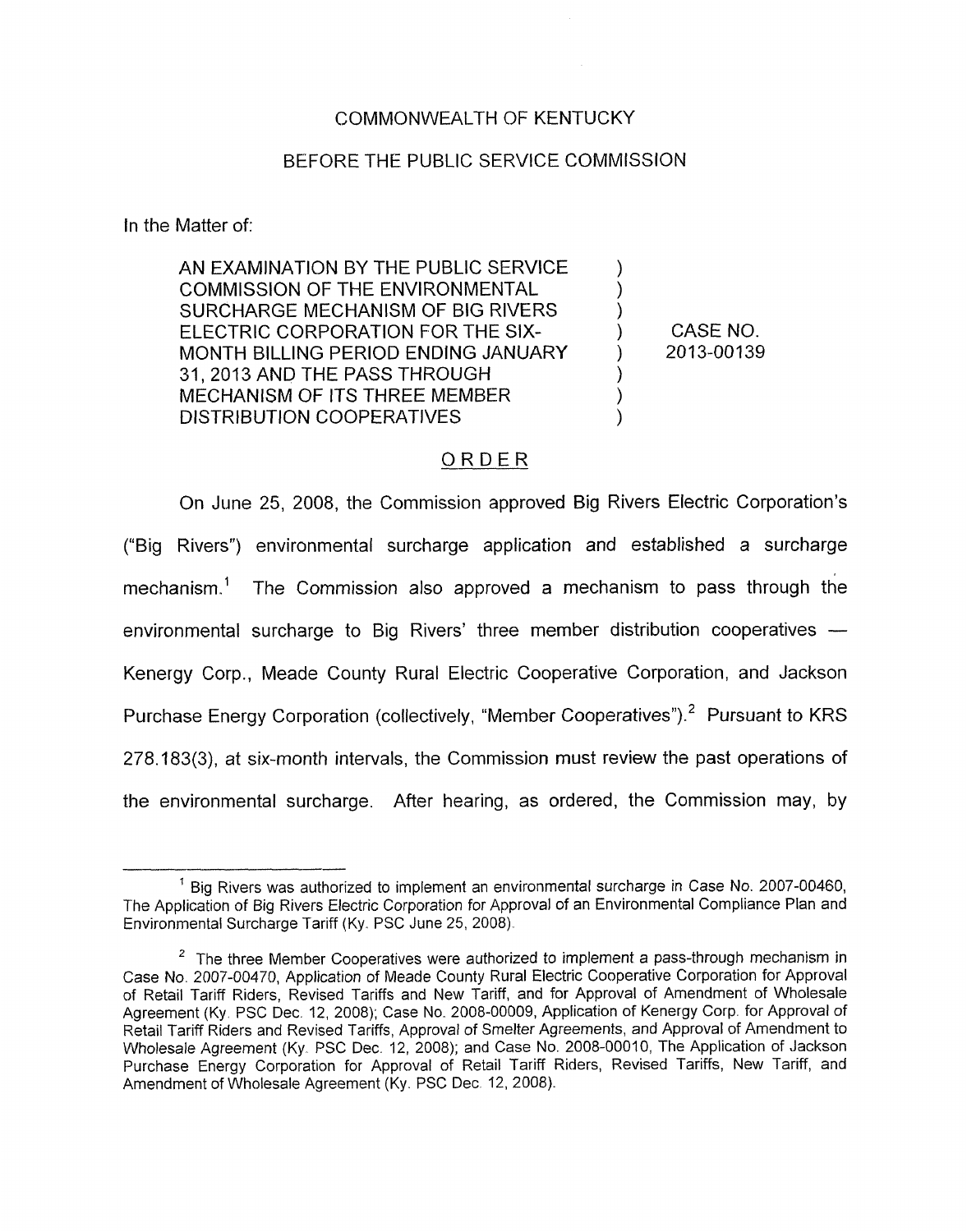temporary adjustment in the surcharge, disallow any surcharge amounts found not to be just and reasonable and reconcile past surcharges with actual costs recoverable pursuant to KRS 278.183(1). Therefore, the Commission hereby initiates a six-month review of the environmental surcharge as billed by Big Rivers from August 1, 2012 through January 31, 2013 to the Member Cooperatives. The billing period under review reflects costs incurred by Big Rivers from June I, 2012 through November 30, 2012. The Commission also initiates the corresponding review of the pass-through mechanism for the Member Cooperatives as billed from September 1, 2012 through February 28, 2013 to their retail member customers, and as billed from August 1, 2012 to January 31, 2013 for large commercial and industrial customers with dedicated delivery points. $3$ 

To facilitate this review, a procedural schedule is set forth in Appendix A, attached hereto and incorporated herein. In accordance with that schedule, Big Rivers is to file prepared direct testimony in support of the reasonableness of the application of its environmental surcharge mechanism during the time periods under review. Also in accordance with that schedule, either Big Rivers on behalf of the three Member Cooperatives, or the three Member Cooperatives, shall file prepared direct testimony in support of the reasonableness of the application of the pass-through mechanism during the time periods under review. In addition, Big Rivers is to file its response to the

The Commission's Orders in Case Nos. 2007-00470, 2008-00009, and 2008-00010 allow the **3**  Member Cooperatives to pass through the environmental surcharge to all their retail customers, except large commercial and industrial customers with dedicated delivery points, on a one-month lag. Therefore, the costs incurred by Big Rivers from June 2012 through November 2012 are billed to the Member Cooperatives in the months of August 2012 through January 2013, with these same costs passed through to the member's retail customers on the bills for September 2012 through February 2013. Those customers with dedicated delivery points, which include the two aluminum smelters served by Kenergy Corp., are billed without the one-month lag necessary for the retail customers; therefore, their billing period covers the same time frame as Big Rivers'.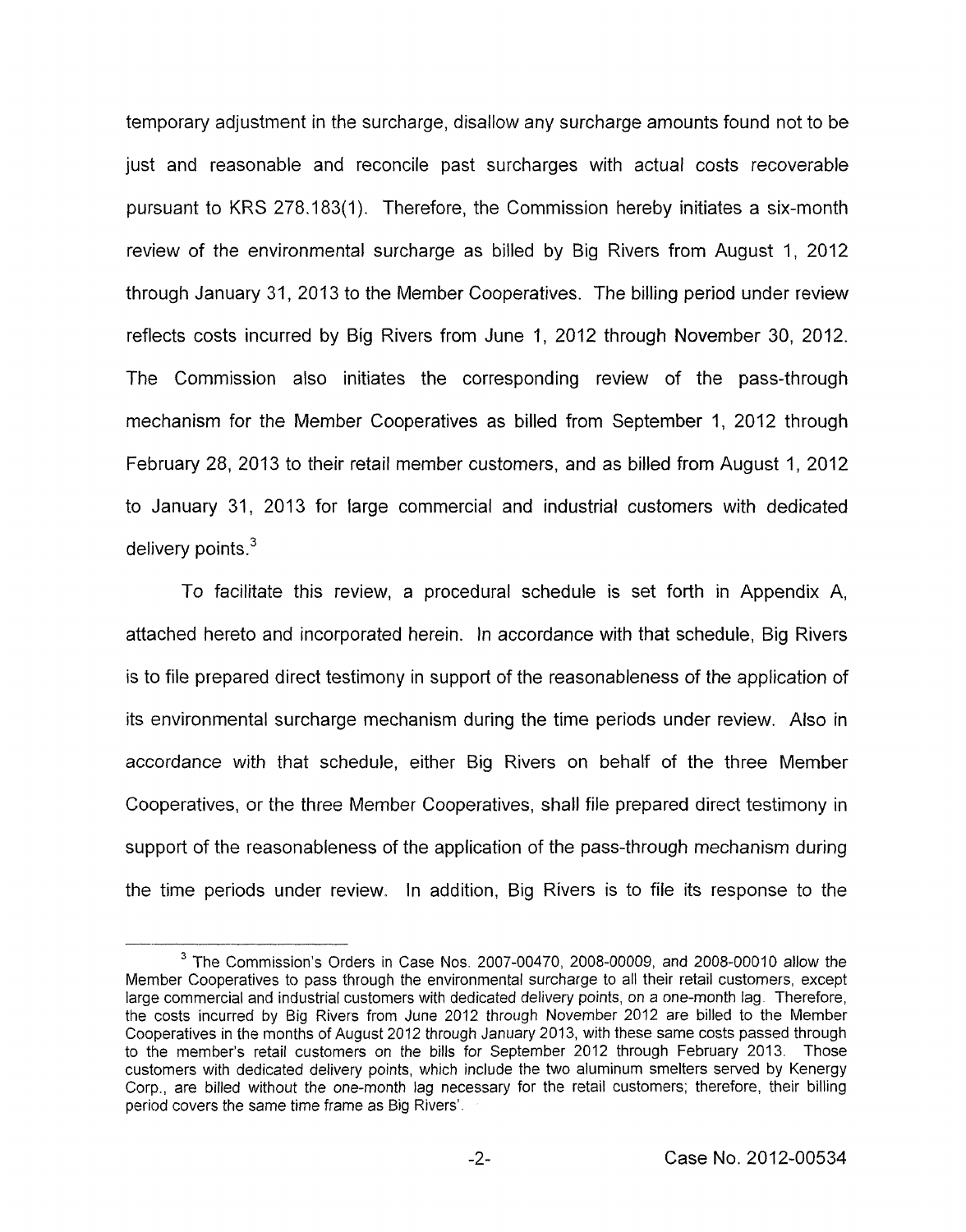information requested in Appendix B, attached hereto and incorporated herein. Since the period under review in this proceeding may have resulted in over- or underrecoveries, the Commission will entertain proposals to adopt one adjustment factor to net all over- or under-recoveries.

IT IS HEREBY ORDERED that:

1. Big Rivers and each of its three Member Cooperatives listed in footnote 2 shall be made parties to this case.

2. The procedural schedule set forth in Appendix A, attached hereto and incorporated herein, shall be followed in this proceeding.

**3.** Big Rivers shall, by the date set forth in Appendix A, file its prepared direct testimony in support of the reasonableness of the application of its environmental surcharge mechanism and the three Member Cooperatives, or Big Rivers on their behalf, shall file by that date their prepared direct testimony in support of the reasonableness of the application of the pass-through mechanism during the periods under review.

**4.**  Any party filing testimony shall file an original and seven copies.

5. a. The information requested herein is due on or before the date specified in Appendix A. Responses to requests for information shall be appropriately bound, tabbed and indexed and shall include the name of the witness responsible for responding to the questions related to the information provided, with copies to all parties of record and seven copies to the Commission.

b. Each response shall be answered under oath or, for representatives of a public or private corporation or a partnership or association or a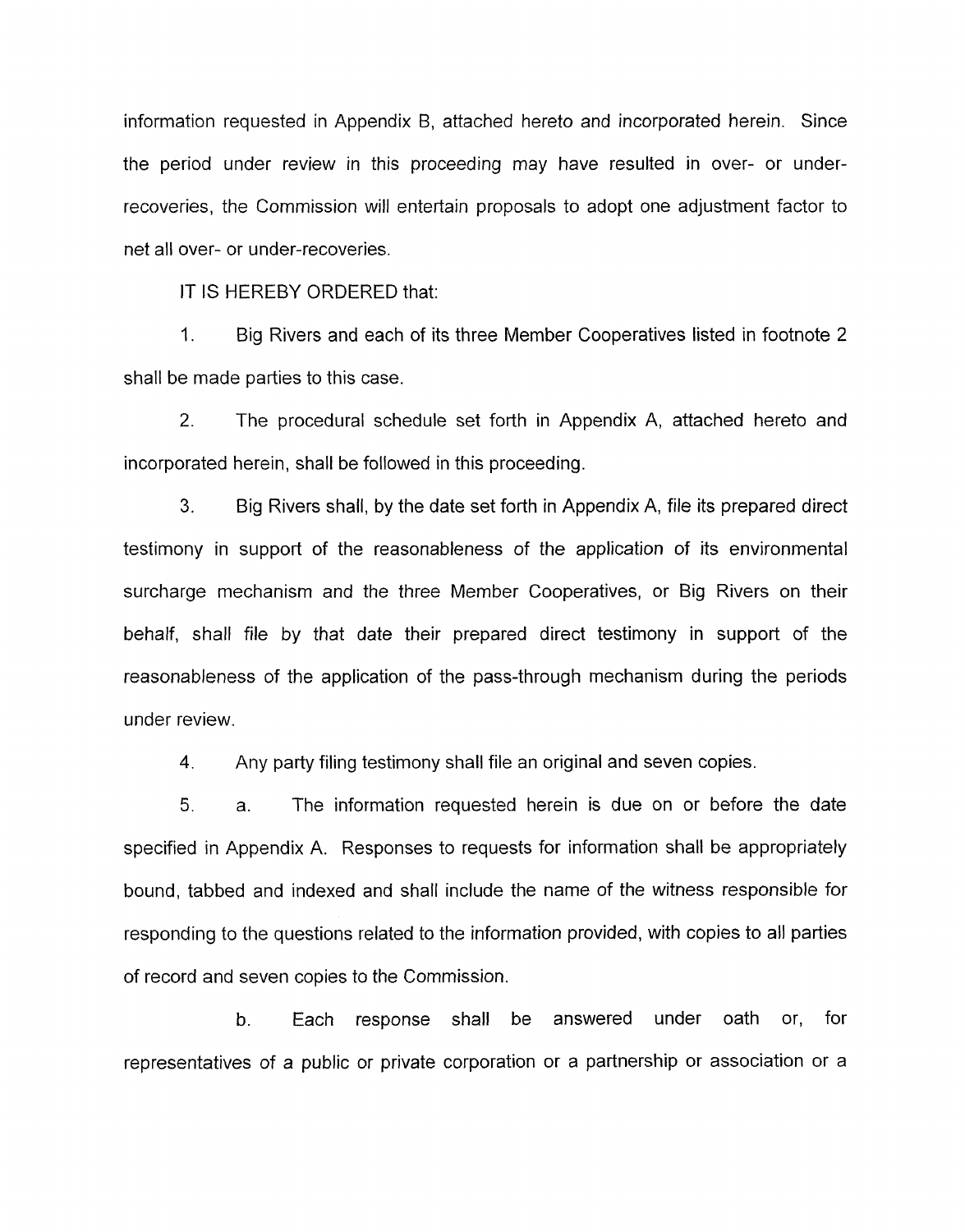governmental agency, be accompanied by a signed certification of the preparer or person supervising the preparation of the response on behalf of the entity that the response is true and accurate to the best of that person's knowledge, information, and belief formed after a reasonable inquiry.

c. Any party shall make timely amendment to any prior response if it obtains information which indicates that the response was incorrect when made or, though correct when made, is now incorrect in any material respect.

d. For any request to which a party fails or refuses to furnish all or part of the requested information, that party shall provide a written explanation of the specific grounds for its failure to completely and precisely respond.

6. Within seven days of the Commission's granting intervention to a party, Big Rivers shall provide the party with a copy of its monthly environmental surcharge reports as filed with the Commission for the review period.

*7.* Big Rivers' monthly environmental surcharge reports and supporting data for the review period is hereby incorporated by reference into the record of this case.

8. The Commission does not look favorably upon motions for continuance. Accordingly, motions for extensions of time with respect to the schedule herein shall be made in writing and will be granted only upon a showing of good cause.

9. Nothing contained herein shall prevent the Commission from entering further Orders in this matter.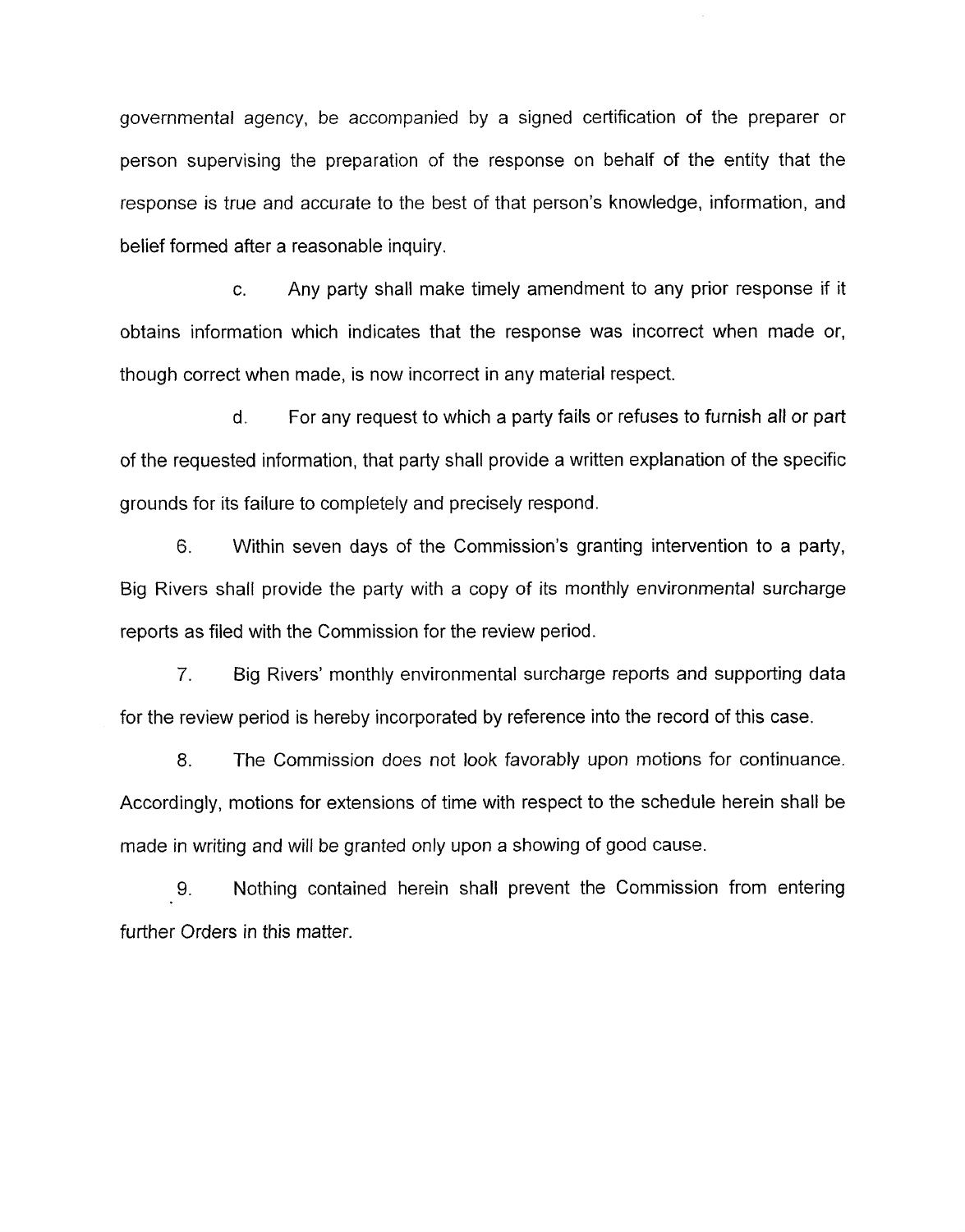By the Commission

| ENTERED                               |
|---------------------------------------|
| MAY 0 7 2013                          |
| KENTUCKY PUBLIC<br>SERVICE COMMISSION |

ATTEST Executive Director

Case No. 2013-00139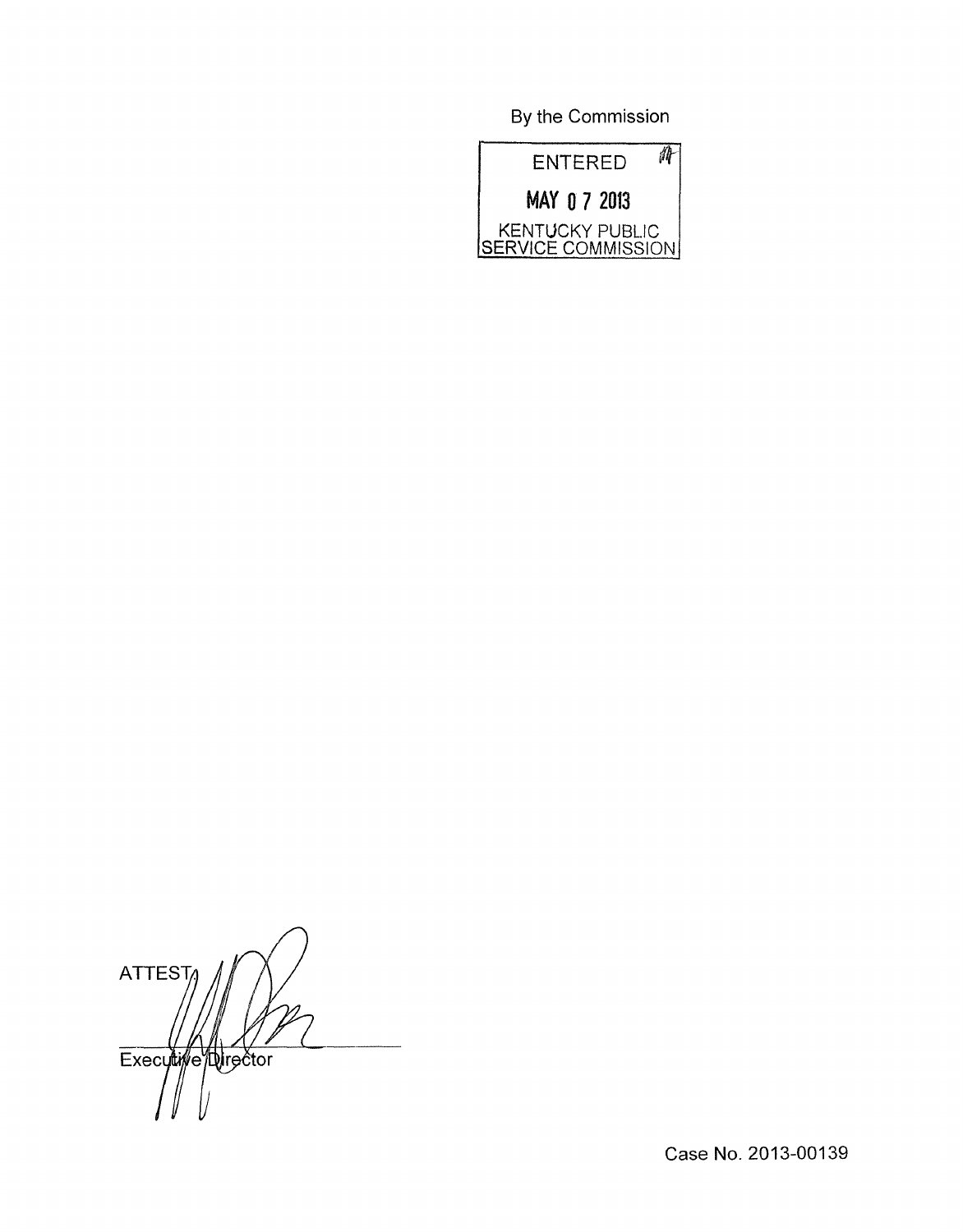# APPENDIX A

# APPENDIX TO AN ORDER OF THE KENTUCKY PUBLIC SERVICE COMMISSION IN CASE NO. 2013-00139 DATED MAY 0 7 2013

| Big Rivers shall file its prepared direct testimony and<br>responses to the information requested in Appendix B |  |
|-----------------------------------------------------------------------------------------------------------------|--|
| All additional requests for information to Big Rivers shall                                                     |  |
| Big Rivers shall file responses to additional requests for                                                      |  |
| Intervenor testimony, if any, in verified prepared form                                                         |  |
| All requests for information to Intervenors shall be                                                            |  |
| Intervenors shall file responses to requests for                                                                |  |
| Last day for Big Rivers or Intervenors to request a hearing or submit                                           |  |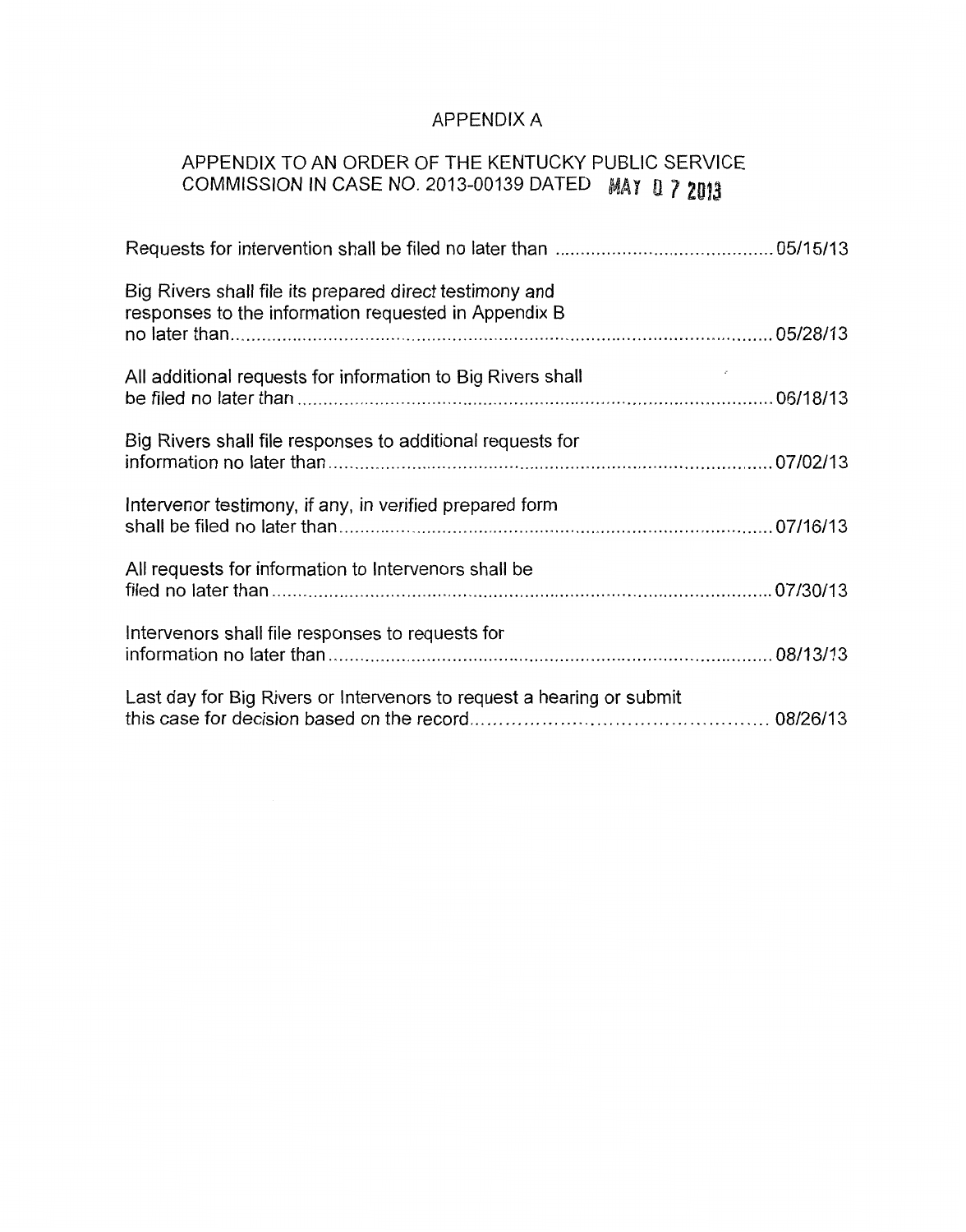#### APPENDIX B

# APPENDIX TO AN ORDER OF THE KENTUCKY PUBLIC SERVICE COMMISSION IN CASE NO. 2013-00139 DATED MAY 0 7 2013

## COMMISSION STAFF'S FIRST REQUEST FOR INFORMATION TO BIG RIVERS ELECTRIC CORPORATION

1. Prepare a summary schedule showing the calculation of E(m) and the surcharge factor for the expense months covered by the billing periods under review. Form 1.1 can be used as a model for this summary. Include the expense months for the two expense months subsequent to the billing period in order to show the over- and under-recovery adjustments for the months included for the billing period. Include a calculation of any additional over- or under-recovery amount Big Rivers believes needs to be recognized for the billing periods under review. Include all supporting calculations and documentation for the additional over- or under-recovery.

*2.* For each of the three Member Cooperatives, prepare a summary schedule showing the Member Cooperative's pass-through revenue requirement for the months corresponding with the billing periods under review. Include the two months subsequent to the billing periods included in the review periods. Include a calculation of any additional over- or under-recovery amount the Member Cooperative believes needs to be recognized for the billing periods under review. Include all supporting calculations and documentation for the additional over- or under-recovery.

**3.** Refer to Form 2.5, Operating and Maintenance Expenses, for each of the expense months covered by each billing period under review. For each of the expense line items listed on this schedule, explain the reason(s) for any change in the expense levels from month to month if that change is greater than plus or minus 10 percent.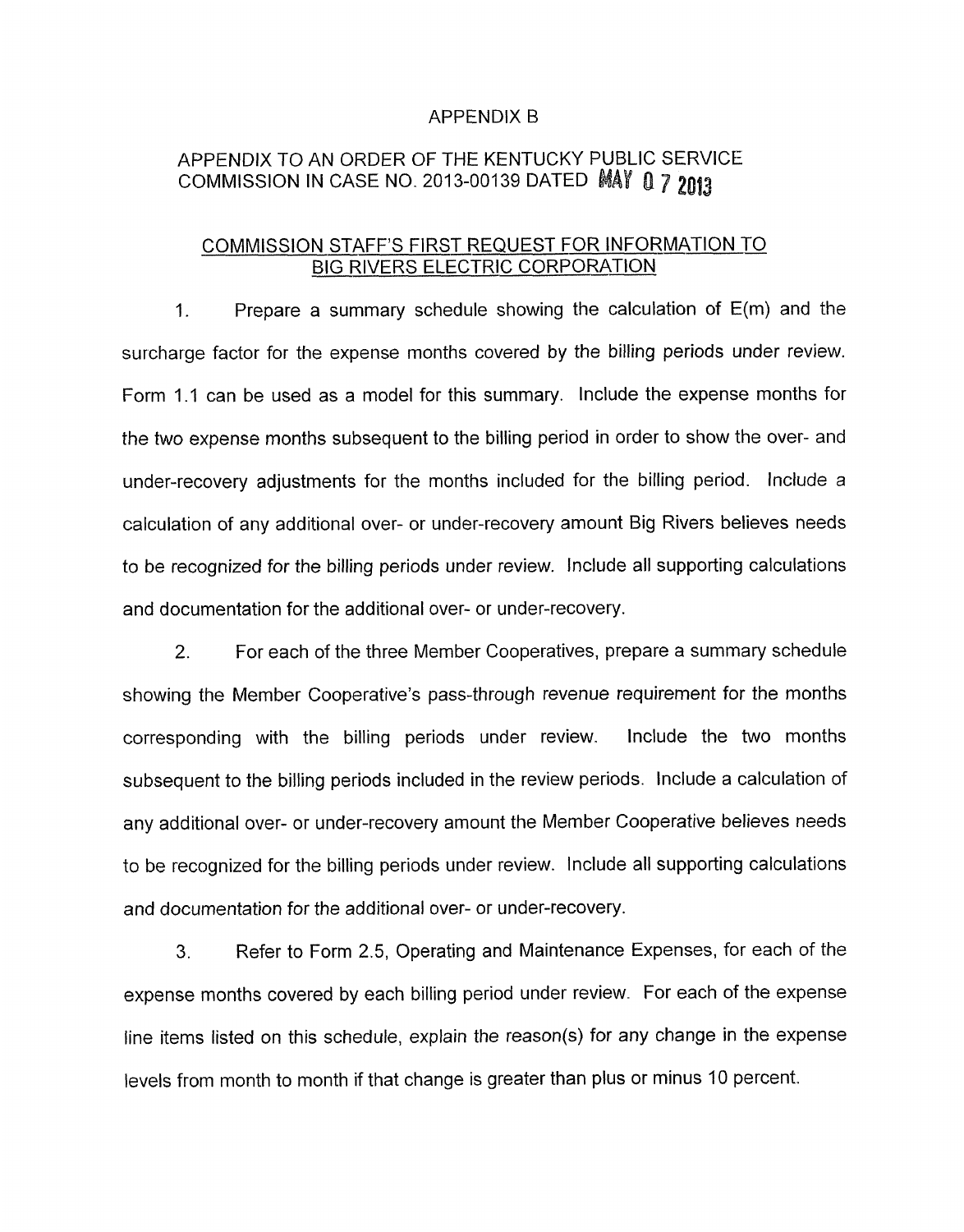4. In its testimony in Case No. 2012-00534, $4$  Big Rivers indicated that construction on the projects approved in the 2012 compliance plan was expected *to*  begin in 2013.<sup>5</sup> Provide an update on the activity associated with Big Rivers' 2012 compliance plan.

Case No, 2012-00534, An Examination by the Public Service Commission of the Environmental **4**  Surcharge Mechanism of Big Rivers Electric Corporation for the Six-Month Billing Periods Ending January 31, 2012 And July 31, 2012, and the Pass Through Mechanism of its Three Member Distribution Cooperatives, Opening Order issued Dee. 13, 2012.

 $5$  Case No. 2012-00534, Direct Testimony of Nicholas R. Castlen on behalf of Big Rivers Electric Corporation, Jackson Purchase Energy Corporation, Kenergy Corp., and Meade County Rural Electric Cooperative Corporation at p. 8, filed Jan. 16, 2013.